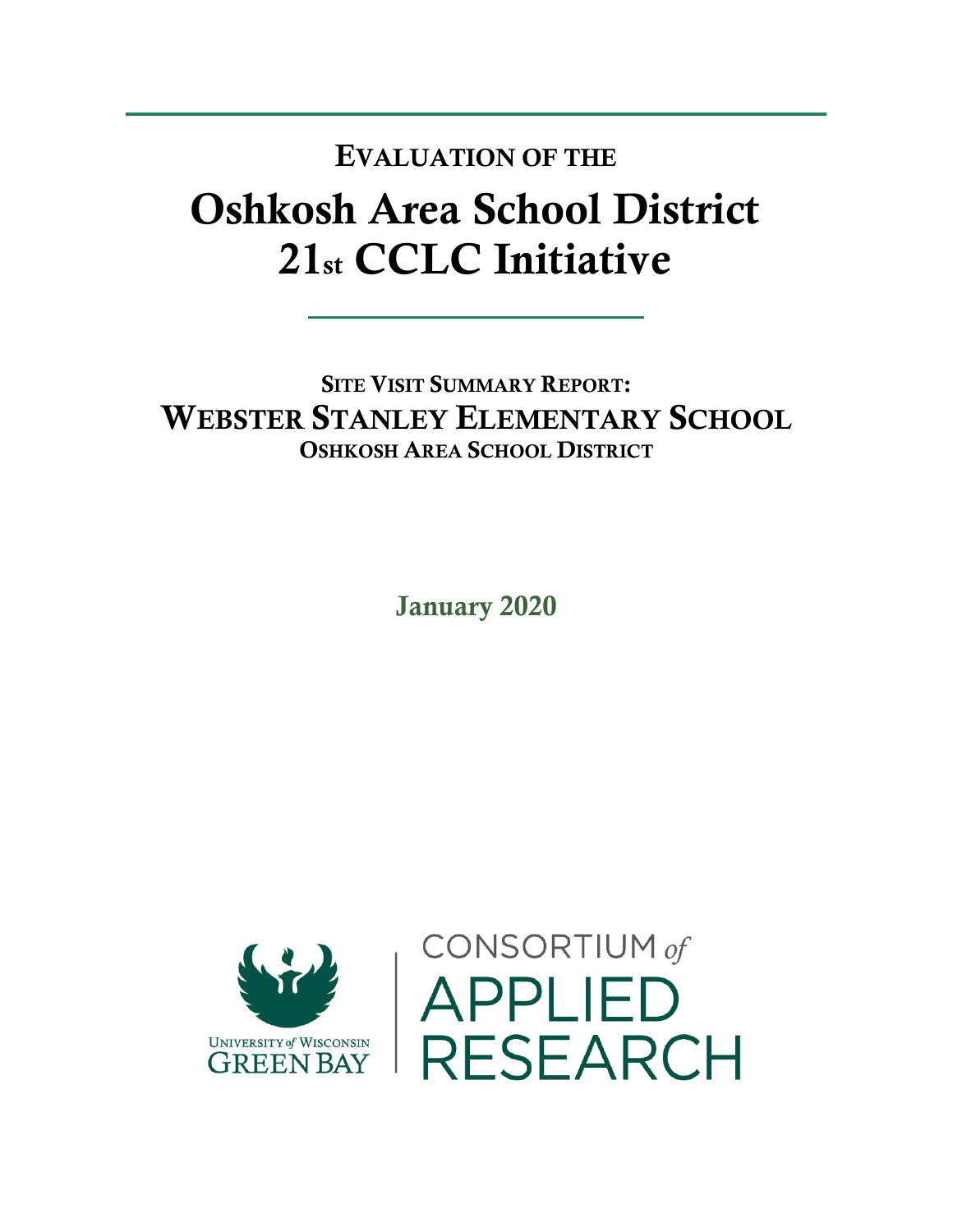|                                                                                                                                                                                                                                                                                                                                                 | 1                                               | $\overline{2}$                                | 3                   | 4                | <b>NR</b>                                                 |  |  |  |  |
|-------------------------------------------------------------------------------------------------------------------------------------------------------------------------------------------------------------------------------------------------------------------------------------------------------------------------------------------------|-------------------------------------------------|-----------------------------------------------|---------------------|------------------|-----------------------------------------------------------|--|--|--|--|
| <b>Elements of Strong Programs</b>                                                                                                                                                                                                                                                                                                              | <b>Must</b><br><b>Address</b><br>and<br>Improve | <b>Some</b><br><b>Progress</b><br><b>Made</b> | <b>Satisfactory</b> | <b>Excellent</b> | <b>Cannot rate</b><br>based on<br>information<br>gathered |  |  |  |  |
| Focus Area 1: Program activities are geared toward rigorous academic and socio-emotional enrichment                                                                                                                                                                                                                                             |                                                 |                                               |                     |                  |                                                           |  |  |  |  |
| 1. SUPPLEMENTAL ACADEMIC ENRICHMENT:<br>Academic activities, other than homework, are offered<br>to students that promote engagement and stimulate<br>thinking.                                                                                                                                                                                 | $\overline{1}$                                  | $\overline{2}$                                | 3                   |                  | <b>NR</b>                                                 |  |  |  |  |
| Academics were incorporated into the program in varied activities that were fun and engaging. For example, on the day of<br>the site visit, students participated in spelling bingo, a pass-the-story literacy activity, a STEM project involving creating a<br>planet, as well as others.                                                      |                                                 |                                               |                     |                  |                                                           |  |  |  |  |
| 2. OPPORTUNITIES FOR INDIVIDUAL SUPPORT:<br>Individual or small group tutoring, or one-on-one time,<br>is available for students who need additional academic<br>or emotional support.                                                                                                                                                          | $\overline{1}$                                  | $\overline{2}$                                | 3                   | 41               | <b>NR</b>                                                 |  |  |  |  |
| Because of the large number of teachers available in the program, multiple children received tutoring regularly. The<br>program staff to student ratio was low. Program staff worked with teachers to identify students with academic difficulties and<br>were well-aware of individual student's needs.                                        |                                                 |                                               |                     |                  |                                                           |  |  |  |  |
| <b>3. PROGRAM ACTIVITIES PROMOTE THE</b><br>DEVELOPMENT OF SOCIO-EMOTIONAL SKILLS:<br>Activities incorporate life-skills such as character<br>education, drug and alcohol prevention, anger<br>management skills, leadership skills, etc.                                                                                                       | $\overline{1}$                                  | $\overline{2}$                                | 3                   | 4                | <b>NR</b>                                                 |  |  |  |  |
| The program facilitated activities geared towards socio-emotional learning every Wednesday. In the fall, this involved<br>students receiving instruction from UW-Oshkosh graduate counseling students. In the spring, staff had planned to<br>administer psychology-based lessons which would improve socio-emotional skills.                   |                                                 |                                               |                     |                  |                                                           |  |  |  |  |
| Focus Area 2: Program activities are linked to the regular school day                                                                                                                                                                                                                                                                           |                                                 |                                               |                     |                  |                                                           |  |  |  |  |
| 4. LINKS TO THE SCHOOL DAY: Program staff<br>incorporate school curriculum into afterschool<br>programming and align activities with school standards.<br>Program utilizes school space and shares resources.                                                                                                                                   | $\overline{4}$                                  |                                               |                     |                  | <b>NR</b>                                                 |  |  |  |  |
| The site coordinator communicated regularly with school day staff, attending meetings where individual student progress<br>was discussed, participating in school-wide professional development opportunities, as well as faculty meetings. The<br>program had access to ample school space. Regular meetings with the principal also occurred. |                                                 |                                               |                     |                  |                                                           |  |  |  |  |
| 5. SCHOOL PERSONNEL ACTIVELY INVOLVED<br>WITH THE PROGRAM: School-day teachers or other<br>school personnel participate directly or indirectly in the<br>administration of the program to support academic<br>enrichment.                                                                                                                       | $\overline{1}$                                  | $\overline{2}$                                | 3                   |                  | <b>NR</b>                                                 |  |  |  |  |
| In a short amount of time, the site coordinator built strong relationships with teachers and involved teachers in<br>programming. In total, 11 school day teachers and staff provided services afterschool.                                                                                                                                     |                                                 |                                               |                     |                  |                                                           |  |  |  |  |